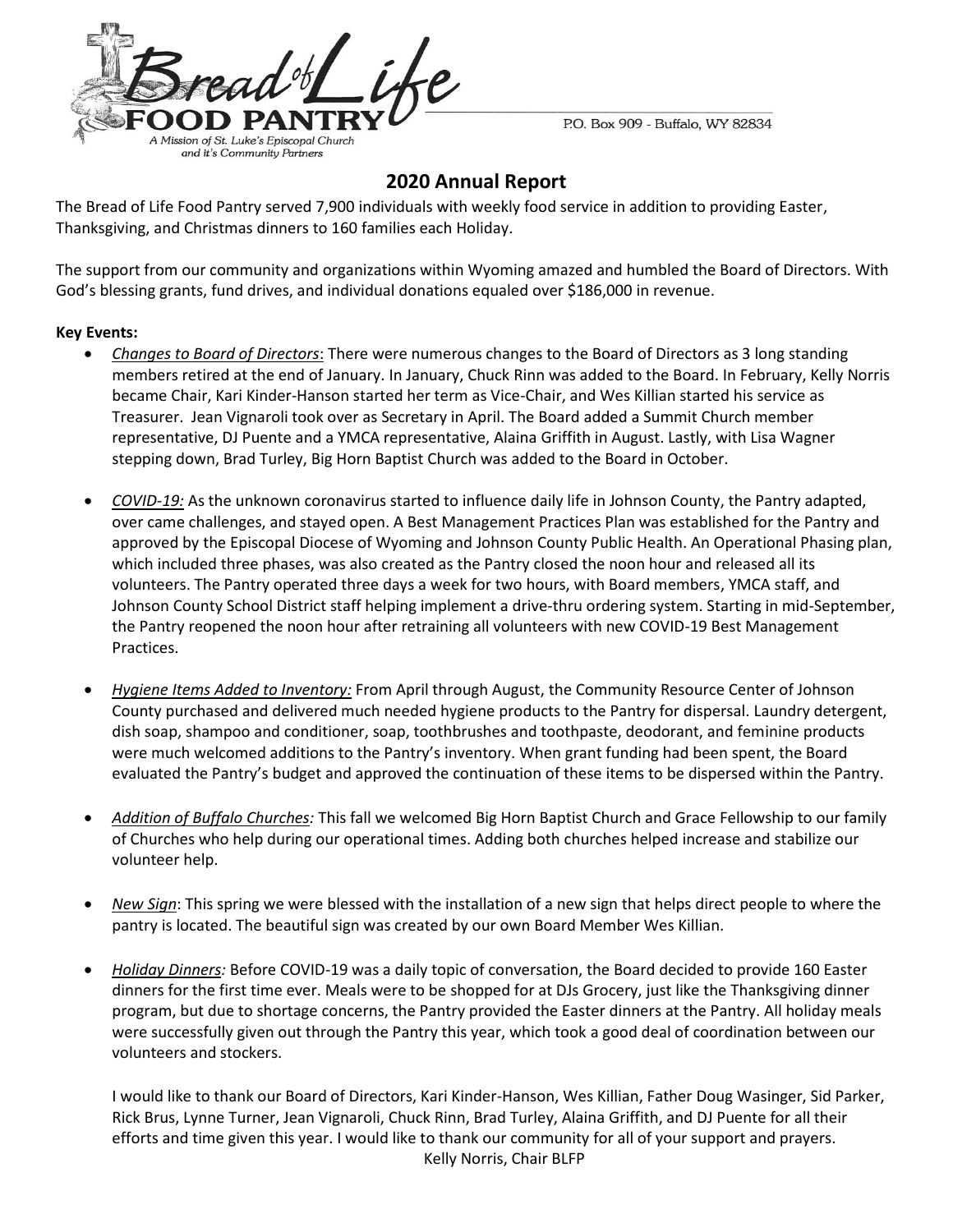

# **2021 Annual Report**

P.O. Box 909 - Buffalo, WY 82834

In 2021, the Bread of Life Food Pantry served **4,500 individuals** with weekly food service in Johnson County.

The support from our community and organizations within Wyoming amazed and humbled the Board of Directors. With God's blessing, fund drives, CARES Act funding allocated to us via Johnson County, and individual private donors, donations equaled over \$219,000, with an additional \$150,000 given by the Wyoming Episcopal Diocese for the construction of our building addition.

### 2021 Key Events:

St. Luke's Episcopal Church funded & approved the design of new Volunteer T-shirts. These new shirts help those who come for services better identify our volunteers during operational hours or at Food Pantry events.





On June  $1<sup>st</sup>$ , with a grant funded by the Wyoming State Forestry Division, Bread of Life Food Pantry joined with the Boys & Girls Club of the Bighorns, Johnson County School District, Johnson County Commissioners, Clear Creek Conservation District, Powder River Conservation District, Town & Country Buffalo Garden Club, Wyoming State Forestry, Heartland Tree Care, Tree Mechanics, J&L Sons Logging, Wyoming Hunger Initiative, & the Governor & First Lady of Wyoming to establish Buffalo's Community Orchard, which is located on Johnson County School District land, adjacent to the Boys & Girls Club on West Lott St. Photo Credit: Jessi Dodge/Buffalo Bulletin



With the help of the Buffalo High School Cross Country team, National Honors Society, FFA members, Seasonal Services, & J&L Sons Logging, BLFP moved our operations to & from Bomber Mountain Civic Center (June – September) while our building was under construction.



At the end of June, Bread of Life Food Pantry honored retired Board Members Pam McFadden, Johnnie Pond, Jo Ann McKenzie, & Lisa Wagner at a picnic with Board members & their families.



In partnership with Buffalo's cross-country running program, Bread of Life Food Pantry helped to host a very successful Zombie Run! The community event had over 20 local business sponsors & brought in over \$7,500 in funds that was split between the two organizations.